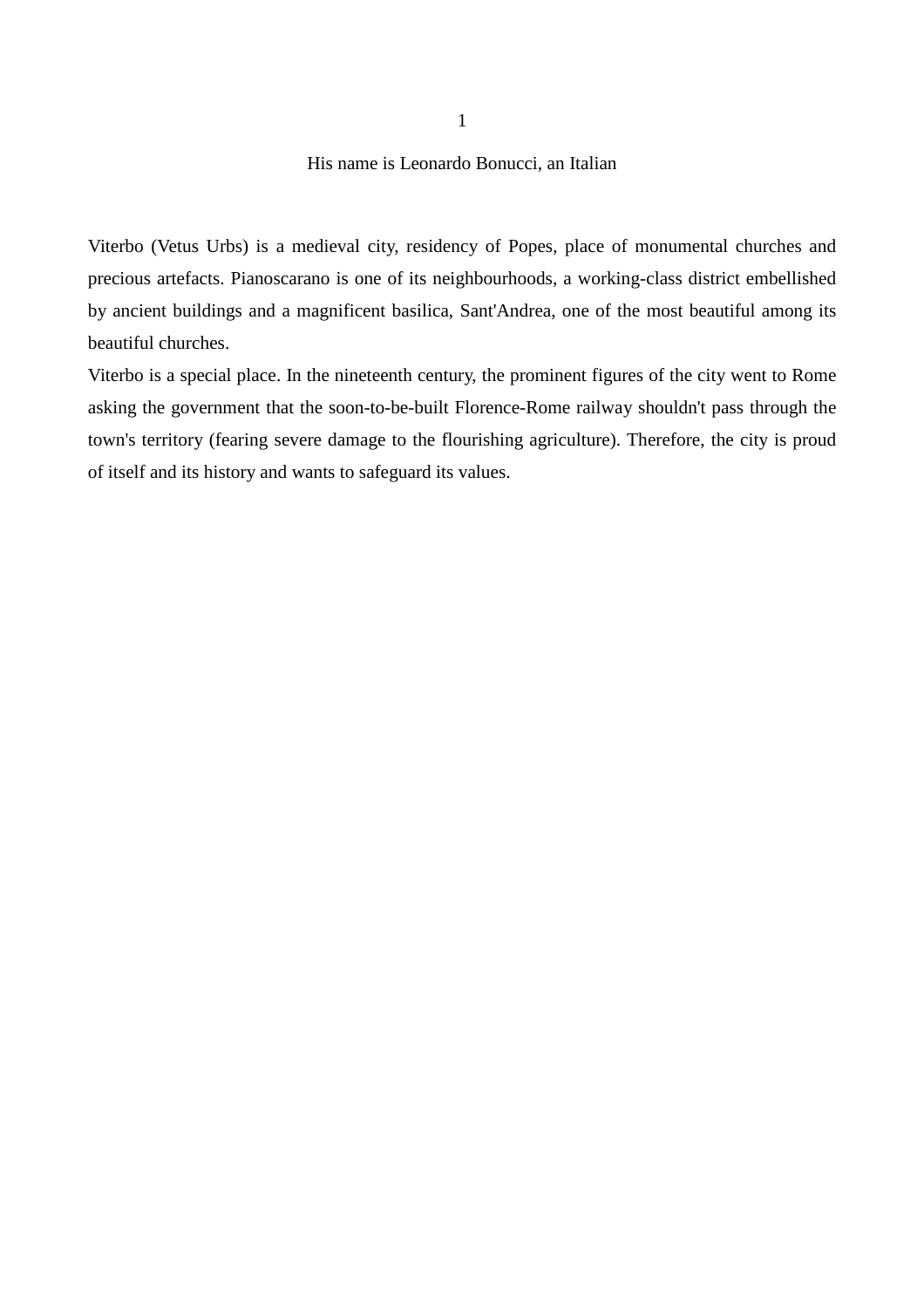## His name is Leonardo Bonucci, an Italian

In my day, in the 1950s, there was a football club, Pianoscarano. They played in the amateur league with varying degrees of luck. However, they earned the reputation of being as tough as the people of the district were and still are. Our boy was born there on 1 May 1987; he grew up in the neighbourhood and played for Pianoscarano. It was a training ground for enthusiasts and young promises. Then, he went to Viterbese, where he played as a midfielder and became a central defender.

At that time, his horizon was local and remained local until clubs in higher categories noticed him and took him away from the city of popes.